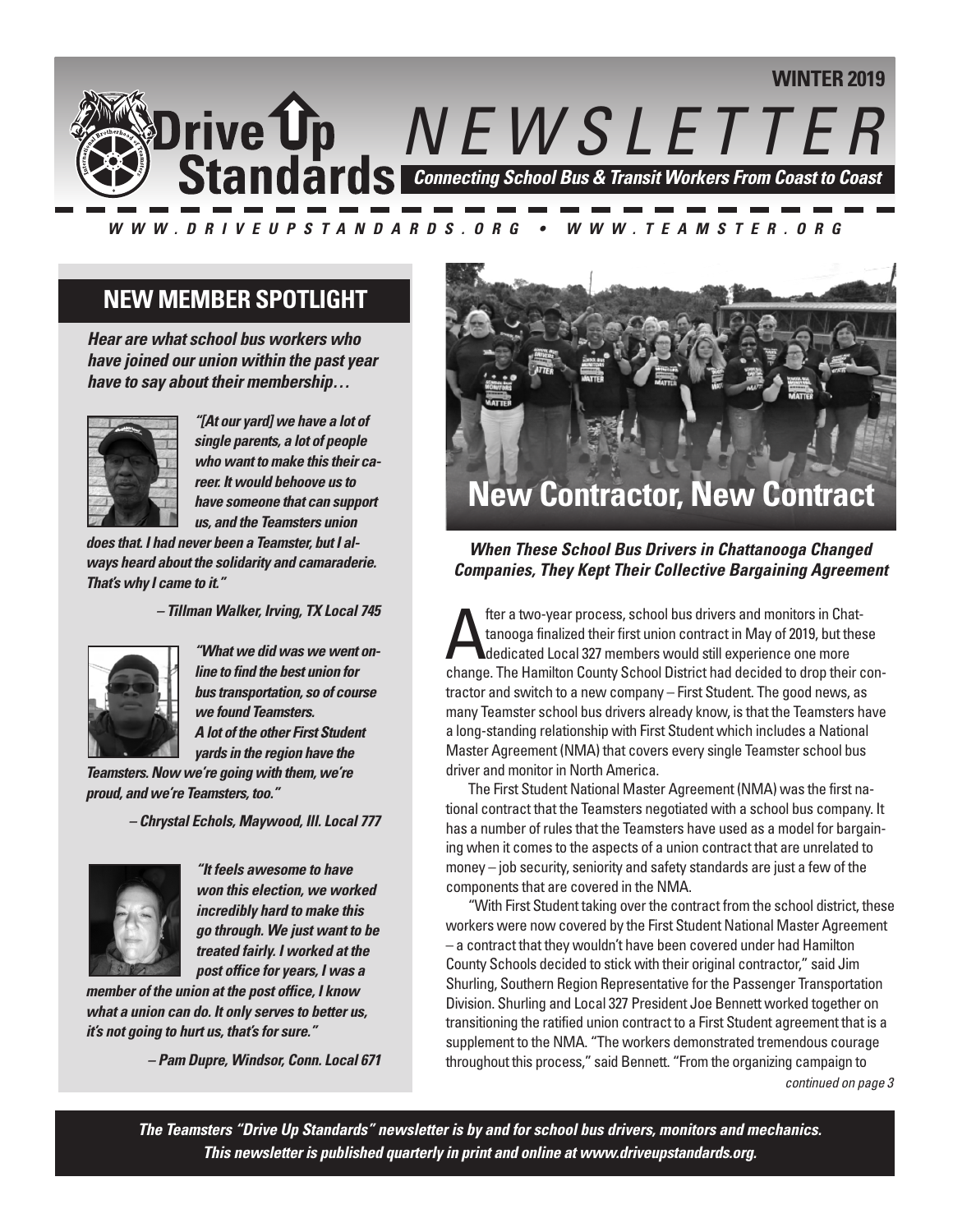*Drive Up Standards News*



# *A Members Guide to Navigating Your Local Union*

If you're new to the Teamsters, chances are that you're unfamiliar with the various structures in place and the roles that they play – it can seem overwhelming. Fortunately, the various components of your union are easy to get the hang of once you break them down into their individual parts. With that in mind, here is a quick overview of the Teamsters' structure at the local level –

**LOCALUNION**–All solutions to worker problems must be made through the local union because the local union is responsible to all members, not just a few individuals. The structure of the Teamsters Union is unique in that most of the money paid by the members is kept at the local union level, where it is used to represent Teamster members on a day-to-day basis. Teamsters locals are independent and each local union makes decisions that are in the best interest of the members they represent. A number of structures have been built into the Teamsters to assist local unions with organizing, contract negotiations, political action, education and industry-specific issues.

**LEADERSHIP** – Local autonomy gives the members more control over their affairs

than most other unions. Many local unions retain experienced labor attorneys, fulltime business agents, organizers, administrators and clerical staff. The members elect their leaders from within the ranks of the membership. Teamster leaders emerging in this environment are equipped to fill the roles of skilled negotiators, organizers and business agents. This goes a long way toward establishing and maintaining the stability of the organization while providing democratic control over the relationship between members and leaders. The Teamster members of today are the Teamster leaders of tomorrow.

#### **GENERAL MEMBERSHIP MEETINGS** –

One of the most important responsibilities of a Teamster member is attending the monthly membership meetings. The membership meeting is where you get the opportunity to exercise your democratic rights within the local. It is where you make your voice heard in relation to issues of importance in the workplace as well as decisions being made by your elected union leadership. It's also where we learn what's going on in our locals and how to participate in union activities. Also keep in mind that other members

may need encouragement to attend or may have a difficult time getting to the meeting. Going as a group gives you time to discuss issues with fellow members.

**SHOP STEWARDS** – The steward system is the way through which members enforce their rights in the workplace, and the first contact a member will have with their union. Each local differs somewhat in the way stewards are selected and the duties that they are given. The number of stewards that your bargaining unit has varies from workplace to workplace. Usually you will have a designated steward for your job, area or shift.

Every time you have a problem in relation to your employer, you should let the steward know about it. It is helpful to write down any pertinent information so you and the steward can work together to document any violation of your rights. Some actions taken by management are direct violations of your rights spelled out in the contract or law, and need to be processed through the appropriate procedures. Other actions, while annoying or hurtful, may not be violations and; therefore, cannot be processed through the contract.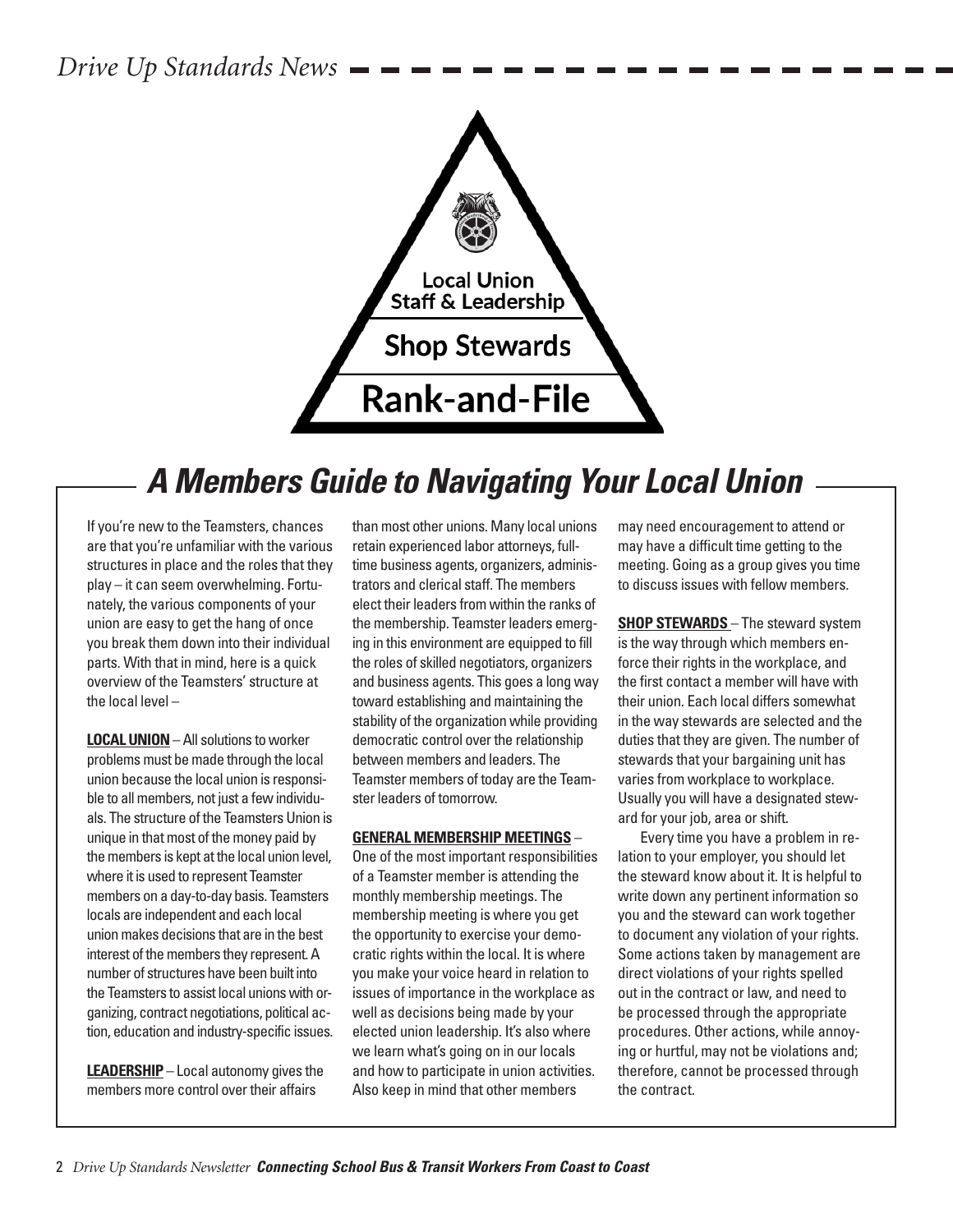## **Teamsters Advocate for School Bus Safety on Capitol Hill**

Local 384 Secretary-Treasurer Matt Condron testified at the U.S. House of Representatives as part of a panel of experts and stakeholders at a hearing, "Examining the Federal Role in Improving School Bus Safety." Condron advocated for greater federal oversight at the hearing, which was held to evaluate current school bus safety measures.

"Federal laws and regulations do almost nothing to help school bus drivers," Condron said. "Once a school bus comes off the manufacturing line, there are no federal rules requiring that it be kept in safe working condition. Many people are shocked to learn that the U.S. government plays almost no role for in setting minimum standards for school bus operations in our country."

A critical role for federal oversight that Condron identified at the hearing was the process by which cities and towns award contracts to school bus companies. Roughly one third of municipalities hire private companies for student transportation and many are required by law to hire the least expensive bid on a contract. This creates a perverse incentive for bad actors in the industry where they can cut back safety standards to



reduce the cost of operating, thus lowering their bid and increasing their odds of winning a contract as a result.

"Private companies whose business is to make money or smaller school districts strapped for cash are often left to decide whether or not investing in safe drivers and new buses is a smart financial decision instead of whether or not it's the right one," said Condron. "This should never be just a dollars or cents calculation; it should be based on what it safest for our children each and every time. In my view, many of these problems come down to a lack of rules governing school bus operation across the country."

Pat Ryan and Donna Schultz are school bus drivers and members of Local 384. They both said that they were glad the Teamsters were going to Congress to address the role that the private sector plays in school bus safety.

"When you're transporting kids, safety is the number one priority, for you and for the other people on the road," Ryan said. "I think the focus is always on the driver; while the ultimate responsibility is on the driver, I think the manufacturer and the way these buses are built has a lot to do with it also. For instance, you have some manufacturers that say their buses are built to hold 72 kids. In reality, that's 72 kindergarteners, without backpacks, three kids to a seat. You think that same bus can hold 72 high school or middle school kids? No way! Forget it."

"There has to be more resources dedicated to ensuring that other motorists are concerned with and paying attention to school bus safety," Schultz said. "We need to make sure that people who aren't adhering to school bus safety are held accountable. Maybe when the severity of the issue is brought to light it will be properly addressed."

## **New Contractor, New Contract**

continued from page 2

winning a contract, this process took over two years, but they stood united. I couldn't be prouder of the amazing things that these men and women have done."

Katie Williams has been a critical part of the movement to get a union contract for school bus workers in Hamilton County. She said that negotiating the first contract was a pretty extensive undertaking, but the process got less difficult as time went on.

"It took a while to get that first contract, but being on the same playing field with management without them being able to look down on us, that was actually quite nice," Williams said. "Negotiating with First Student was a lot easier than the first contract we negotiated, it only took about a day. The company didn't put up a fight or anything like that. They just wanted to make sure that the first contract lined up with their national agreement, and that's what we wanted, too."

Chattanooga is not an easy place to negotiate a union contract – Tennessee is a state with less than six percent of workers unionized (as of 2018). If Chattanooga drivers and monitors can overcome the odds to win a union contract, school bus drivers and monitors everywhere can do the same thing.

"We fought so hard for this and went through so much to get this agreement, and it just feels amazing now that all of our hard work has paid off," Williams said. "It's incredible, the things that you can accomplish when you refuse to give up."